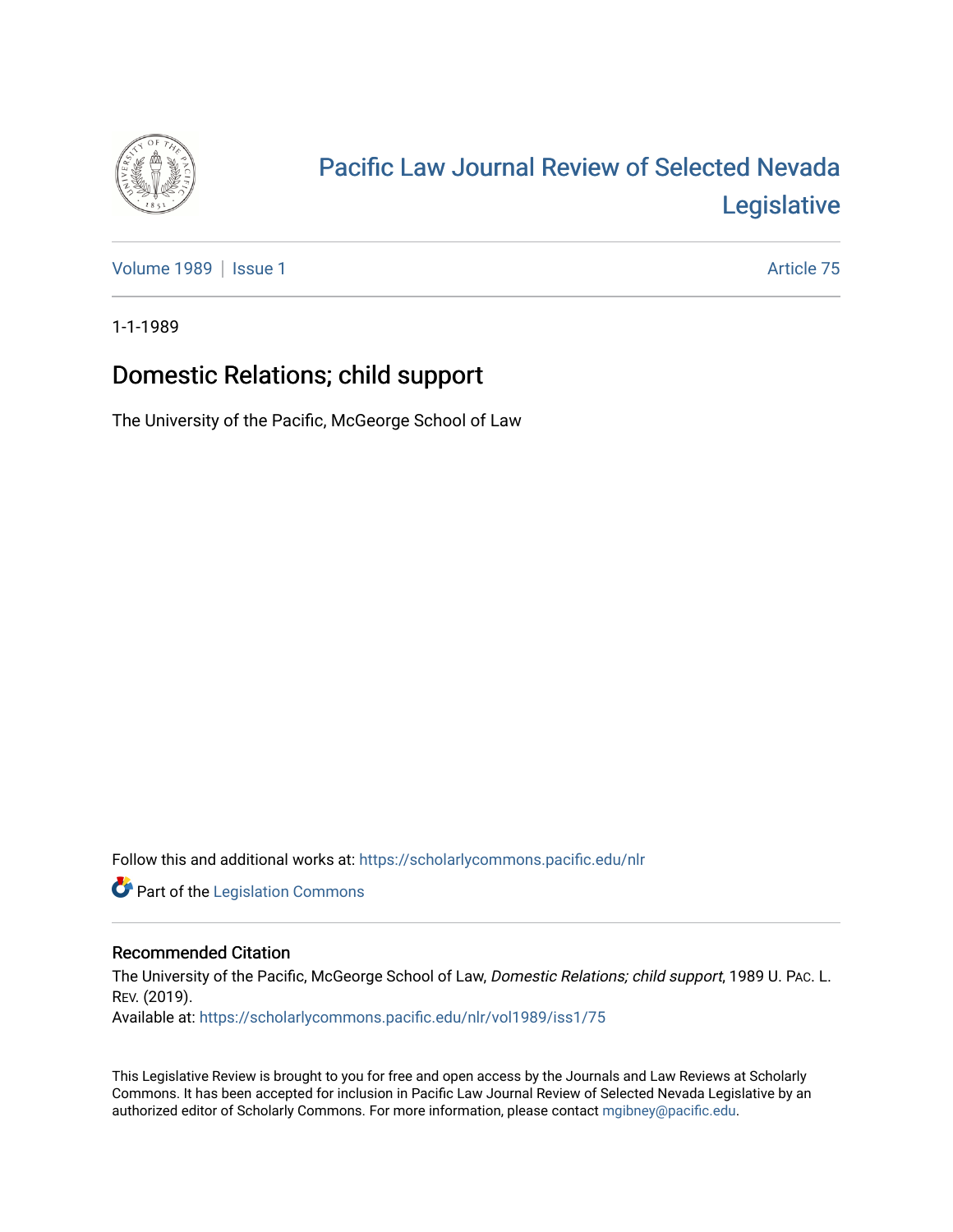#### **Domestic Relations; child support**

NEv. REv. STAT. § 125B.060 (repealed); § 125B (new); §§ 125B.080, 126.141 (amended). AB 3 (Sader); 1989 STAT. Ch. 405

Under existing law the district attorney,<sup> $1$ </sup> upon the request of a custodial parent, $2$  must take any legal action necessary to enforce an order of obligation for child support.<sup>3</sup> Chapter 405 requires a court<sup>4</sup> to order the obligor-parent<sup>5</sup> to deposit assets with a trustee<sup>6</sup> as security for future support payments when, in a proceeding where the order to pay the support for a minor child<sup>7</sup> is made: (1) The person to whom the support is to be paid provides a declaration stating that the obligor-parent is in arrears by thirty or more days of payments;<sup>8</sup> (2) the obligor-parent is given notice and an opportunity to be heard;<sup>9</sup> and (3) the court finds that good cause exists. 10 Before ordering the deposit of assets, the court must also find that: (1) There is reason to believe that the obligor-parent receives some source of employment

1. *See* NEv. REv. STAT. § 125B.l50 1 (1987) (the district attorney of the county of residence of the child, or the parent delinquent in supporting the child).

2. *See id.* (or public agency providing assistance to the parent or child).

3. *Id.* The order may be made by a court of any state pursuant to an administrative proceeding which assists in the recovery of child support payments. *ld.* § 125B.I40 I, 6 (1987). An order which requires payment for support becomes a judgment upon the payment due date and may be enforced in the same manner as other judgments imposed by the state. *ld.*  § 125B.140 1 (1987).

4. *See* 1989 Nev. Stat. ch. 405, sec. 2, at 855 (enacting Nev. Rev. STAT. § 125B.........) (including court appointed masters or referees).

5. *See id.* (defines obligor-parent as the parent whom the court has ordered to pay child support).

6. *See id.* sec. 3, at 855 (enacting NEV. REV. STAT. § 125B..........) (court designates the trustee and may choose the district attorney or any other county officer or person).

7. See id. sec. 2, at 855 (enacting NEV. REV. STAT. § 125B..........) (defines minor child as a person who is less than 18 years of age, less than 19 years of age and enrolled in high school, legally disabled, or not declared emancipated). *See also* NEv. REv. STAT. §§ 129.080- .140 (1987) (emancipation procedure).

8. 1989 Nev. Stat. ch. 405, sec. 3, at \_\_ (enacting NEv. REv. STAT. § 125B. ). See id. (the declaration is to be signed under penalty of perjury).

9. *ld.* (or notice of motion or order to show cause).

10. *Id.* The court must also order the supporting parent to pay reasonble attorney's fees and costs to the person to whom the support is paid. *Id.* The court determines which of the obligor-parent's assets can be subject to an order to deposit assets and must first attach cash, then other assets in descending order of liquidity. *!d.* sec. 7, at 857 (enacting NEV. REv. STAT. § 125B.\_). The assets cannot be exempt from execution and, when possible, must be at least equal to the amount of current arrearages and annual amount of support ordered. *Id.* Upon court approval, the obligor-parent may submit a performance bond secured by other assets or real property in lieu of depositing money or other assets. *ld.*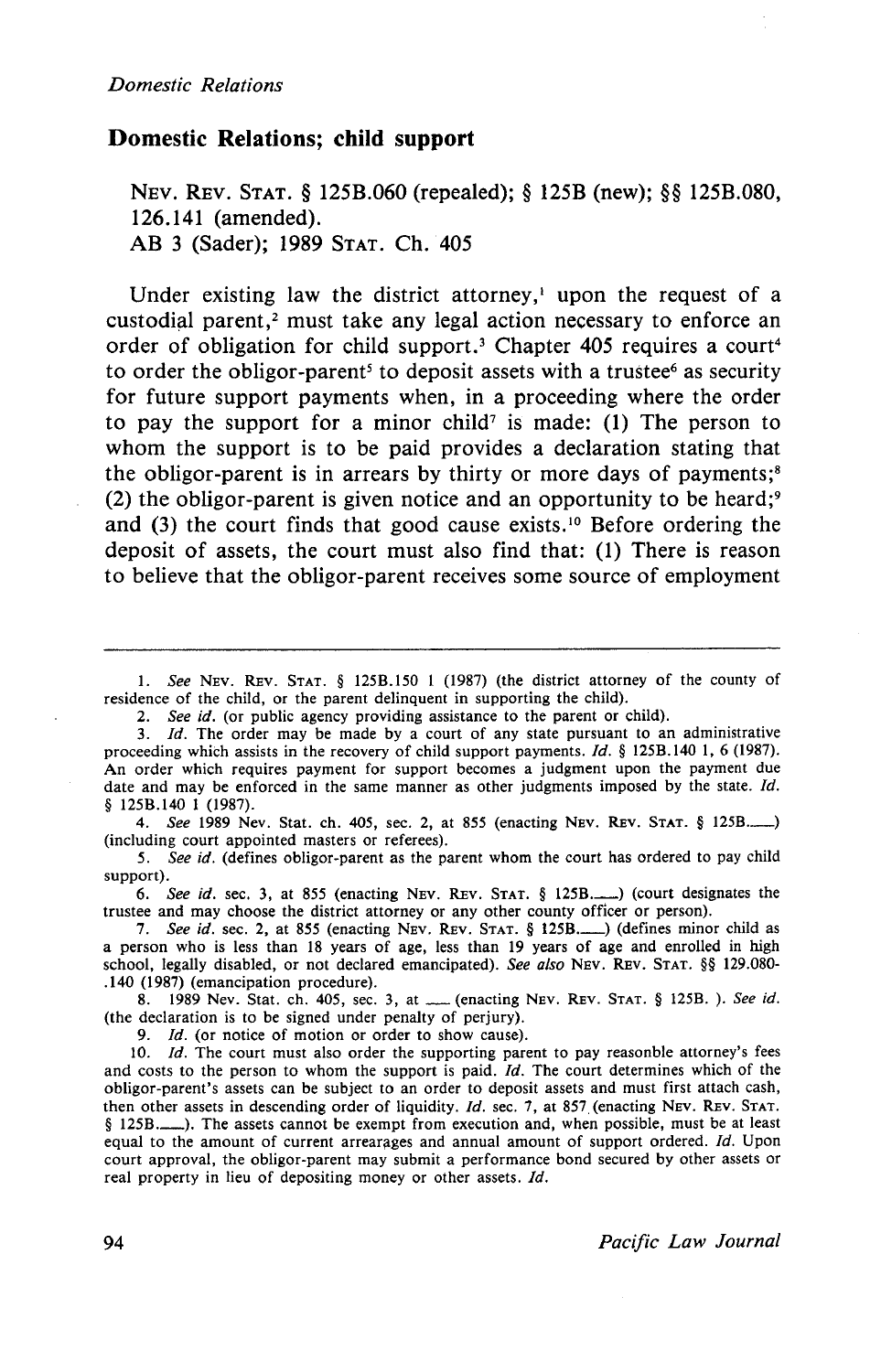income, but does not receive a salary or commission that is subject to assignment;<sup>11</sup> (2) the support obligation cannot be met by assignment or withholding of salary or commission and the obligor-parent does not qualify for support reduction;<sup>12</sup> or (3) the obligor-parent's employment history makes assignment or withholding impracticable as a means for ensuring security. <sup>13</sup>

Chapter 405 allows the court to consider certain factors when deciding a motion to deposit assets<sup>14</sup> including whether any arrearage of child support payments existed when the declaration by the person to whom support must be paid was filed. 15 Other factors the court may consider include whether issuing the order would materially impair the obligor-parent's ability to gain income or would produce greater serious adverse effects on members of the obligor's immediate family<sup>16</sup> than denying the order would have on the other parent,  $17$ and whether any other emergency situation exists which disables the obligor-parent from making the support payment. 18 During the pendency of proceedings to secure assets for child support, any party may move for, and the court may issue, ex parte orders to keep any person from encumbering, concealing or otherwise disposing of any real or personal property unless it is in the ordinary course of business or for necessities which are not deemed extraordinary expenditures. <sup>19</sup>

14. /d. sec. 5, at 856 (enacting NEV. REv. STAT. § 1258.-) (The same. factors will be considered when the court decides a motion by the obligor-parent to stop the sale of assets that have been deposited.  $Id$ .

15. *!d.* If evidence of the existence of an arrearage is offered, a presumption arises that the nonpayment was willful and without good faith, and that the obligor-parent was able to pay. *Id.* The obligor-parent must then rebut that presumption. *Id.* If the arrearage is found to have existed when the declaration was filed, even if cured since, the court must order the obligor-parent to pay reasonable attorney's fees and costs to the person to whom the support payment is to be made. */d.* 

16. *See id.* (the immediate family members must be in residence with the obligor-parent). 17. */d.* 

18. */d.* The obligor-parent may file a motion opposing the trustee's sale or use of the assets within 15 days after notice of the planned sale or use is served. Id. The court clerk must set the date for hearing the motion within 20 days after the trustee and person to be paid are served. *Id*. The obligor-parent must introduce the factors into evidence and the factors are to be considered along with other legal or equitable defenses.  $Id$ .

19. *Id.* sec. 8, at 858 (enacting NEV. REV. STAT. § 125B.........) (the property may be community or separate). If the ex parte order is made against a person who is a party to the action, the court must require the party to account for extraordinary expenditures. *!d.* The

<sup>11.</sup> *See* NEv. REv. STAT. §§ 31A.250-.340 (1987) (procedure for determining whether the salary or commission is subject to assignment or withholding).

<sup>12.</sup> *See id.* § 1258.140 (1987) (a court may, upon motion of either party, modify the required support payments when changed circumstances are shown).

<sup>13. 1989</sup> Nev. Stat. ch. 405, sec. 6, at 857 (enacting NEv. REv. STAT. § 1258.\_). *See id.* (the existence of multiple, concurrent, or consecutive employers may give rise to employment history which makes assignment or withholding impracticable).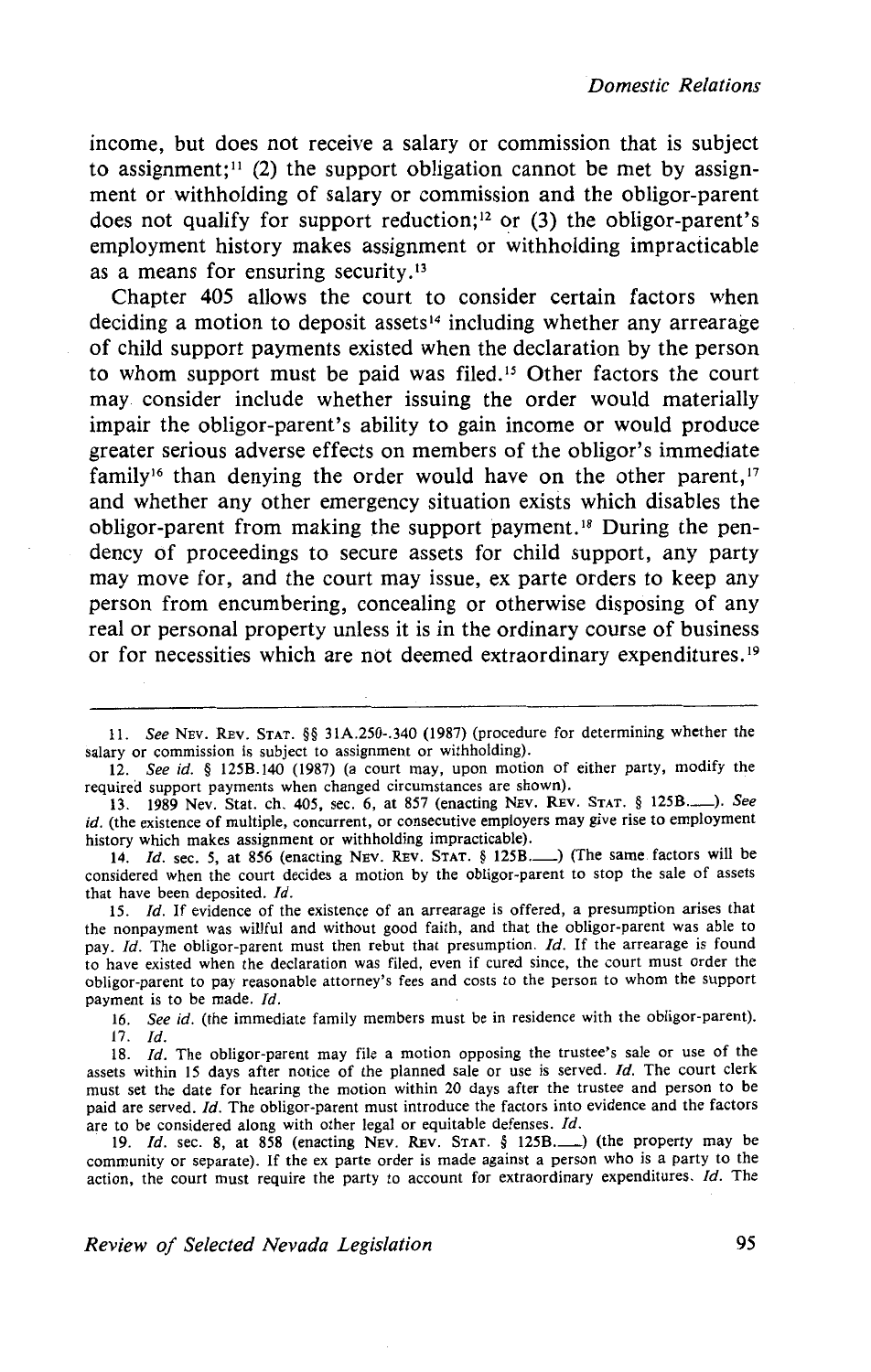#### *Domestic Relations*

Chapter 405 requires the designated trustee to use, sell, or otherwise gain income from the deposited assets to pay the amount of arrearage, administrative costs, attorney's fees, and any other current amount due20 by order of the court if: (1) The obligor-parent fails to cure the default due when the trustee obtains the assets within the period of time given by the court order;<sup>21</sup> (2) the obligor-parent defaults on payments due after the trustee receives the assets or fails to pay the arrearage stated in the declaration within 30 days after the trustee receives the assets; (3) the obligor-parent is served with proper notice of the trustee's intent to use or sell the assets; $22$  and (4) the obligorparent has not filed a motion to stop the use or sale of the assets, or such motion has been denied.<sup>23</sup> The court may order the sale of any deposited asset that is not money or is not easily changeable into money, and the proceeds will be deposited with the designated trustee. 24 When the obligor-parent gives notice to the trustee for the return of the assets and has paid all arrearages and made timely

20. *See id.* sec. 3, at 855 (enacting NEV. REV. STAT. § 125B. ) (including amounts due for child care, support, education, and maintenance).

21. *Id.* (the trustee must also take such action if the obligor-parent fails to comply with a court approved payment plan).

22. *!d.* (notice must be served personally or by certified mail at least 25 days before the trustee takes action).

23. *!d.* The trustee must sell the assets pursuant to the rules governing the sale of property under execution. *!d. See* NEV. REv. STAT. §§ 21.130-21.260 (1987) (procedure for sale of property under execution). The trustee may deduct any actual administrative costs associated with the sale and five-percent of each payment made by the obligor-parent. 1989 Nev. Stat. ch. 405, sec. 3, at 859 (enacting NEv. REv. STAT. § 125B.\_). The trustee must prepare a statement showing disbursements and receipts made if requested by the obligor-parent. *!d.* sec. 11, at 858 (enacting NEv. REv. STAT.§ 125B.\_). If the deduction does not fully compensate the trustee for costs incurred in the sale of assets or statement preparation, the court may charge the obligor-parent reasonable fees and costs at a hearing held within 20 days after the trustee serves the obligor-parent with notice.  $Id$ , sec. 12, at  $\qquad$  (enacting NEV. REV. STAT. § 125B.\_).

24. 1989 Nev. Stat. ch. 405, sec. 4, at 856 (enacting NEv. REv. STAT. § 125B.\_). The court must serve the obligor-parent with notice of the sale and provide an opportunity to be heard at least 25 days before the anticipated sale. *!d. See* NEv. REv. STAT. §§ 21.130-.260 (1987) (procedure for sale of deposited assets). If a deposited asset is real property, the order must be certified and recorded with the county. 1989 Nev. Stat. ch. 405, sec. 4, at 856 (enacting NEv. REv. STAT. § 125B.\_). The legal owner retains possession of the property until the property becomes subject to use or sale by the trustee, and the legal owner may not encumber or otherwise dispose of the property or realize profits from it without court approval. *Id.* If the deposited assets are personal property or fixtures, the trustee must file a financing statement. *Id.* If the asset is a registered vehicle, the trustee must give the department of motor vehicles the vehicle's certificate of ownership. *!d.* 

court must make the ex parte order returnable within 25 days after the date of the order and, at the hearing, must define extraordinary expenditure and indicate the property for which obligor-parent must cite extraordinary expenditures. *!d.* If the ex parte order does not state a date of expiration, the order will expire one year after its issuance or upon the deposit of assets, whichever occurs earlier. *Id.*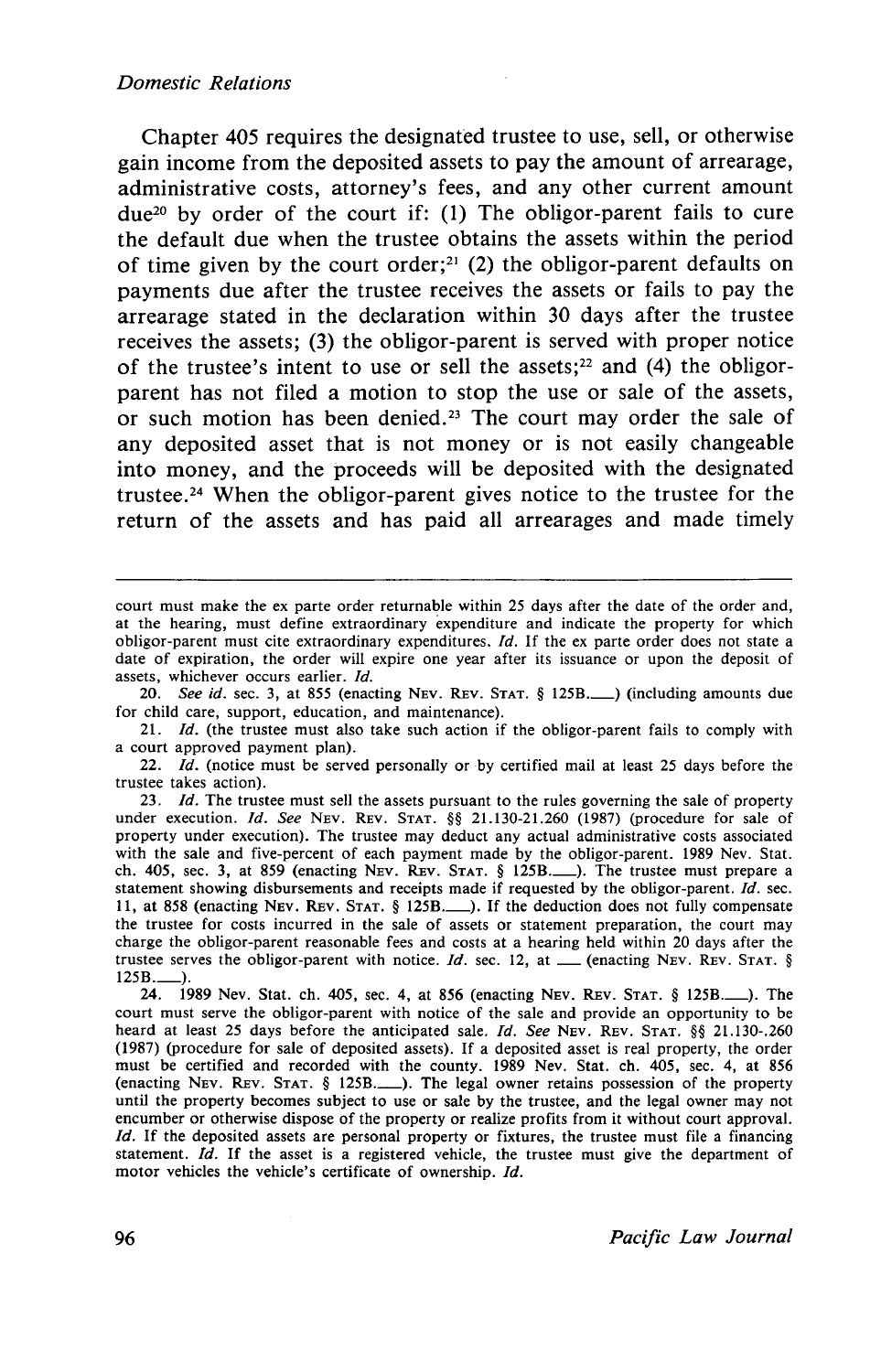support payments for the previous 12 months, the trustee must return the assets to the obligor-parent.<sup>25</sup>

Existing law uses a formula to determine the amount of child support<sup>26</sup> required or to request a change in the amount of child support ordered.<sup>27</sup> Chapter 405 adds the provision that where the parties agree on the amount required, they must certify that the amount is compatible with the formula.<sup>28</sup> If the parties deviate from the formula, the court must find sufficient facts to justify the deviation.<sup>29</sup>

Under existing law, the court may modify a child support order,

26. See NEv. REv. STAT. § 125B.070 (1987) (the obligor-parent's obligation of support is defined as  $18\%$  of the parent's gross monthly income for one child; 25% for two children;  $29\%$  for three children;  $31\%$  for four children; and an additional two percent for each additional child, limited to a maximum of \$500 per month per child).

27. /d. § 125B.080 1 (1987) (amended by 1989 Nev. Stat. ch. 405, sec. 14, at 859). If the parties disagree regarding the amount of gross monthly income, the court must determine the amount and may require either party to provide certain financial information. */d.* § 125B.080 3. In any case, \$100 is the minimum amount of support which a court may award unless the court makes a finding that the obligor cannot pay that amount. */d.* § 125B.080 4. The presumption that the basic needs of a child are met by this formula may be rebutted with a showing that the needs of a certain child cannot be met by application of the formula. Id.  $\S$ 125B.080 5. The court must state findings of fact regarding the basis for any difference between the amount awarded and the amount determined by the formula.  $Id. \S$  125B.080 6. Unless there are extraordinary circumstances, both parents are equally liable for the health care expenses which are not reimbursed. */d.* § 125B.080 7. An obligation is based upon the parent's potential earning capacity when that parent is purposefully unemployed or underemployed in order to avoid paying the obligation.  $Id. \S$  125B.080 8. When the court makes a modification in the amount of child support, it must consider the cost of health and child care, the child's special educational needs, the child's age, the parents' responsibility to support others, the value of services provided by either parent, public assistance received for the child, the mother's pregnancy and confinement expenses, the cost of transportation for visitation, the period of time the child spends with each parent and the relative income of both parents.  $Id.$  § 125B.080 9. Prior law required a court to use given considerations in determining the amount of child support to be paid when establishing or enforcing an order. 1985 Nev. Stat. ch. 463, sec. 27, at 1431 (repealed by 1989 Nev. Stat. ch. 405, sec. 16, at 861). The considerations included the medical and educational needs of the child, the parents' standard of living, the parents' relative incomes and earning abilities, the child's earning ability, the parents' responsibility for support of others, the value of the custodial parent's services, public aid paid for the child, expenses of the mother's pregnancy and confinement, and the adopted formula of the Welfare Division of the Department of Human Resources. Id. Under Chapter 405, the court is no longer mandated to use these considerations. 1989 Nev. Stat. ch. 405, sec. 16, at 861 (repealing NEv. REv. STAT. §125B.060).

28. 1989 Nev. Stat. ch. 405, sec. 14, at 859 (amending NEV. REv. STAT. § 125B.080).

29. */d.* The stipulated facts must be in accordance with the factors considered for modification of awards and any false information which gives rise to an improper amount, provides grounds for a motion to modify the obligation of support. Id.

*Review of Selected Nevada Legislation* 97

<sup>25. 1989</sup> Nev. Stat. ch. 405, sec. 10, at 858 (enacting NEv. REv. STAT. § 125B.\_). The designated trustee is not liable when acting in good faith and in accordance with Chapter 405. Id. sec. 9, at 858 (enacting NEV. REV. STAT. § 125B..........). When the requirements for return of the assets are met, the trustee must record a release of any real property, file a release for any personal property or fixtures and deliver to the obligor-parent the certificate of ownership of any registered vehicle. Id. sec. 10, at 858 (enacting NEV. REV. STAT. § 125B..........).